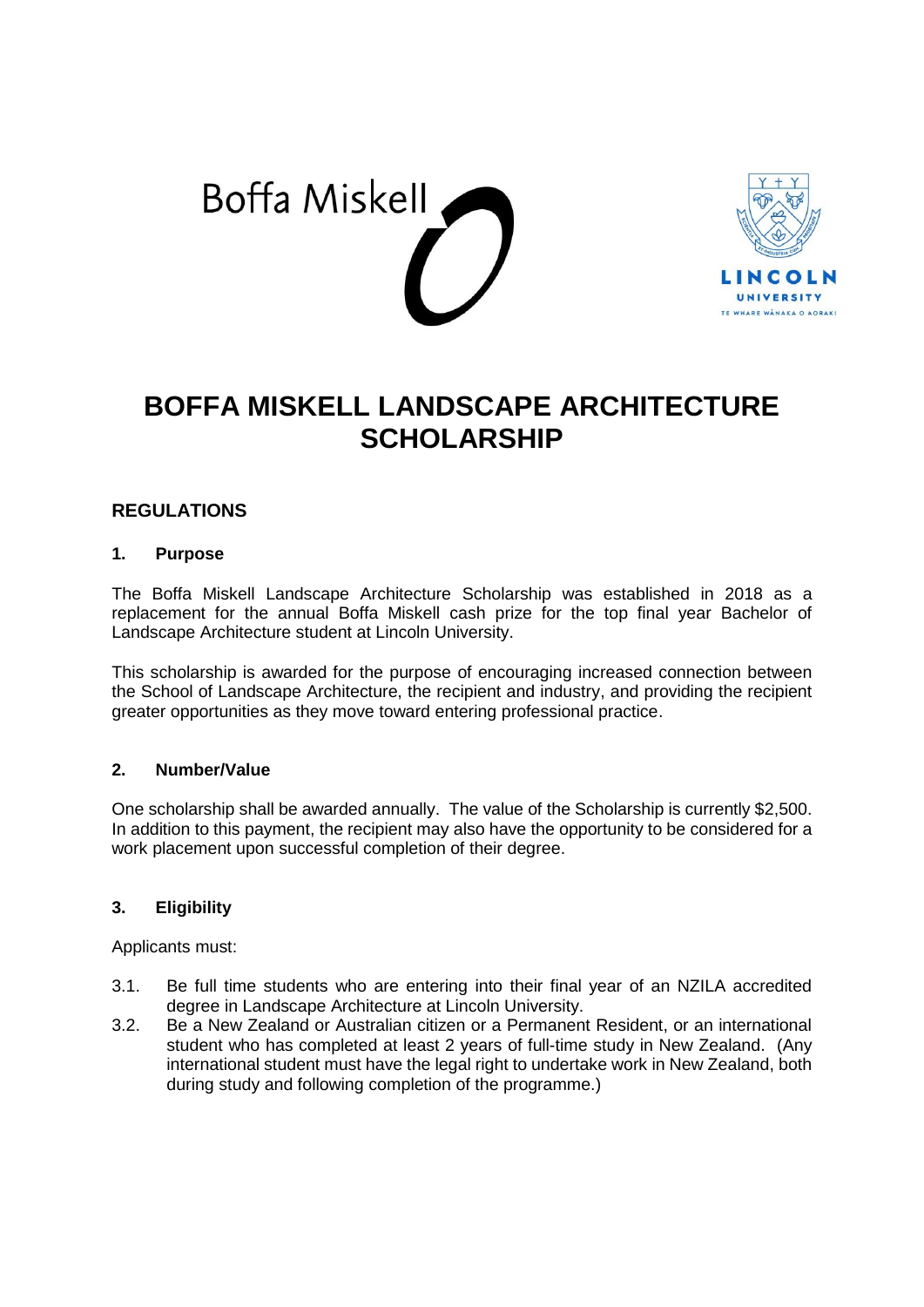## **4. Selection Criteria**

The scholarship will be awarded based on the following criteria:

- 4.1. Academic Merit which is defined as achieving an overall course performance of B+ or above (GPA 6.0 or higher) at the end of Semester 1 in the 3<sup>rd</sup> year of the Bachelor of Landscape Architecture programme.
- 4.2. Submission of a selection of work from Semester 1 3<sup>rd</sup> year design paper.

#### **5. Selection Committee**

The scholarship shall be awarded based on the recommendation of a Selection Committee which shall comprise:

- 5.1. The Convenor of the Lincoln University Scholarships Committee (or nominee), and
- 5.2. The Head of the School of Landscape Architecture (or nominee), and 5.3. A representative from Boffa Miskell
- 5.3. A representative from Boffa Miskell

The selection committee may request the applicant to attend an interview as part of the selection process.

The selection committee may refrain from making an award if it finds no candidate of sufficient merit.

The decision of the selection committee is final.

#### **6. Tenure**

- 6.1. The Scholarship is tenable for one academic year.
- 6.2. The scholarship may be tenable with any other scholarship, award or bursary, only with prior approval from the selection committee, and
- 6.3. Providing the regulations of that scholarship allow co-tenure.

#### **7. Payments**

The scholarship shall be made to the successful applicant in the form of a payment into the recipient's tuition fees account once fully registered for the 4<sup>th</sup> year of study in the Bachelor of Landscape Architecture programme.

#### **8. Applications**

Candidates shall submit applications by 30 September.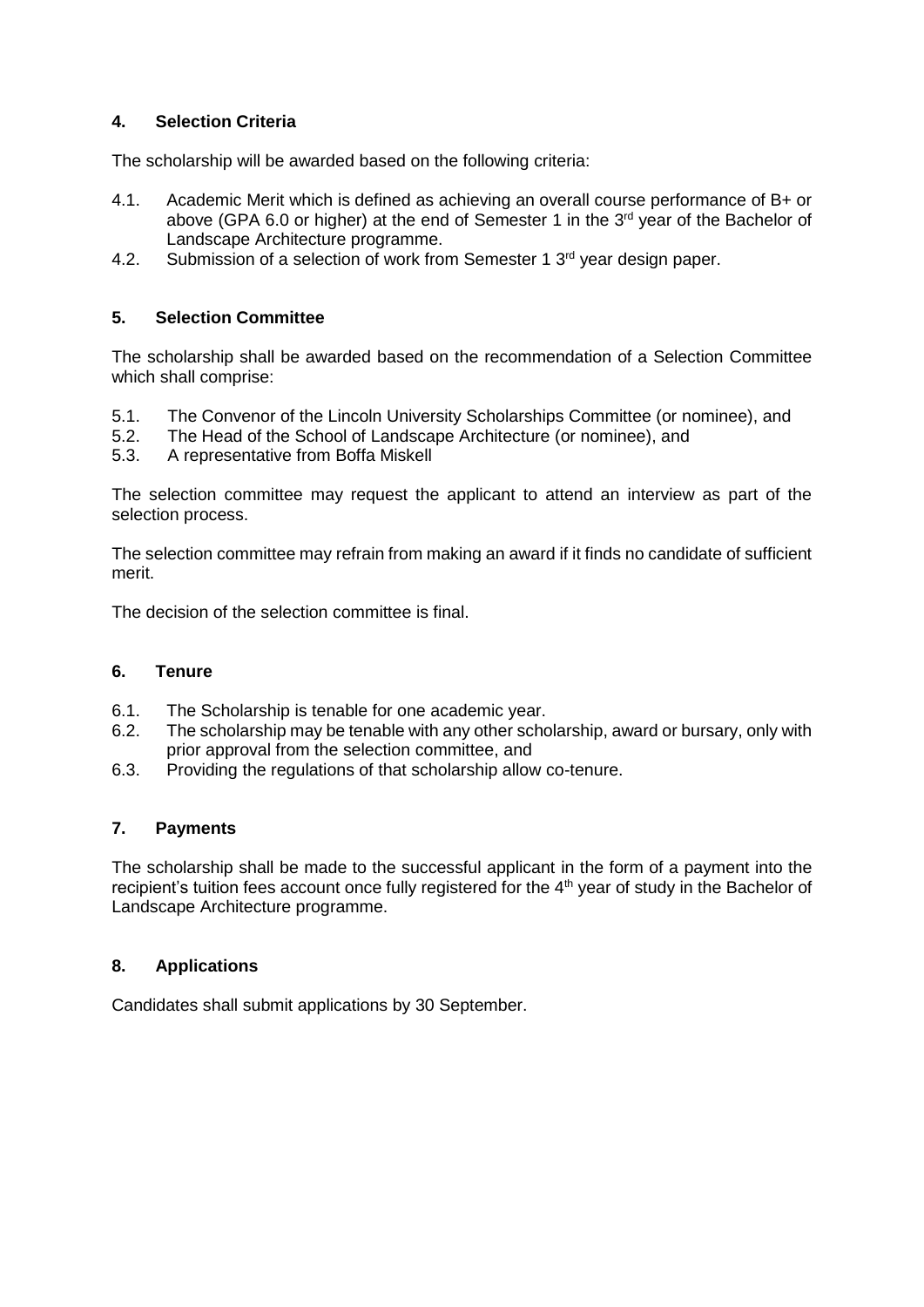#### **PRIVACY PROVISIONS**

The information requested in this application form and your academic record will be used solely for the purposes of assessing your application for the Scholarship(s) for which you are applying. Personal information contained in this application will be made available to members of the Selection Committee for this award, the membership of which is detailed in the award regulations.

Lincoln University undertakes to store your application in a secure place in the event that you are successful in gaining an award or are selected as a reserve candidate for an award, and to destroy your application after a minimum of three months to preserve its confidentiality in the event that you are unsuccessful in gaining an award.

Should you have reason to believe that information held about you in either your application or your academic record is incorrect, you have the right of access to, and correction of, that information.

Personal references from the persons you have named are obtained on the strict understanding that they are confidential, and you may not have access to those reports without the written authorisation of the author. References will be stored for no longer than twelve months

I, ............................................................................................ agree to the above conditions with respect to my scholarship application(s) to Lincoln University.

Signed:........................................................…………... Date:.......................................................

#### **ADVICE TO APPLICANTS**

Applications must arrive by the date shown on the application form. No undertaking is given to accept late applications.

It is your responsibility to contact your referees, and ask them to send their references to the Scholarships Office. References should be clearly marked with your name and the name of the scholarship(s) for which you are applying. Referees should **not** be asked to send their references to you, as they must have the opportunity to be completely frank. Non receipt of referees reports or incomplete applications, may prejudice your eligibility.

Please do not send original birth certificates or other original documents. Send only copies that have been certified by a J.P, a solicitor, or a staff member in the university registry. **Unless specifically requested, please do not send curriculum vitae.** Lincoln University accepts no responsibility to return original certificates and curriculum vitae.

Please do not put your application into any sort of folder. Simply attach all pages with ONE staple in the top left hand corner. **All pages should be A4 size.**

If you have any queries regarding your eligibility or how to apply, please contact the Scholarships Office.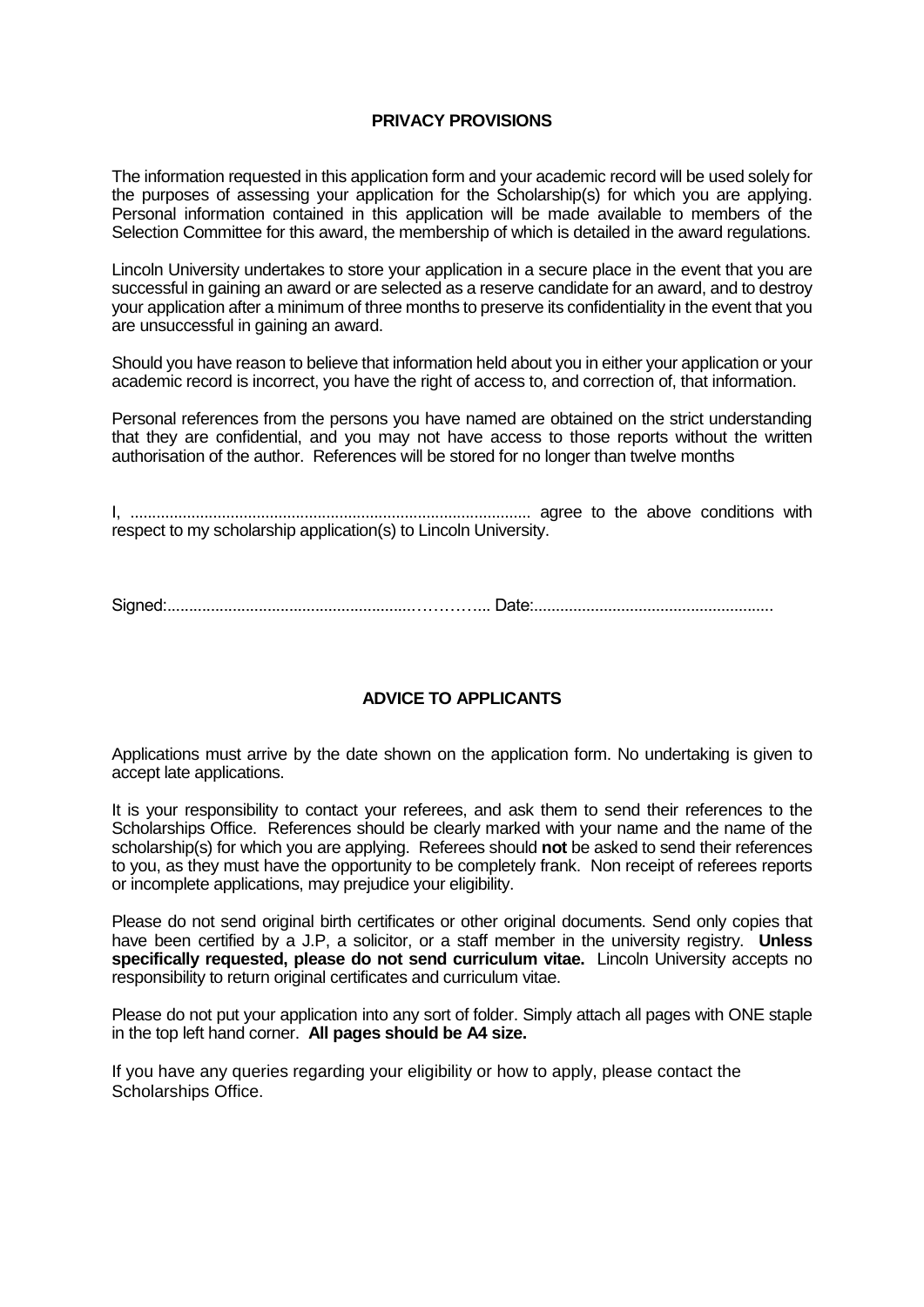



# **BOFFA MISKELL LANDSCAPE ARCHITECTURE SCHOLARSHIP**

# **APPLICATION FORM**

| <b>Student Information</b>               |  |  |
|------------------------------------------|--|--|
| Family Name:                             |  |  |
| First Name/s:                            |  |  |
| Date of Birth:                           |  |  |
| Postal address:                          |  |  |
|                                          |  |  |
| Email address:                           |  |  |
| Mobile number:                           |  |  |
| Lincoln Student ID Number:<br>(if known) |  |  |

| <b>Academic Information</b>                                   |                           |  |
|---------------------------------------------------------------|---------------------------|--|
| Course of Study at Lincoln<br>including any majors or minors: |                           |  |
|                                                               |                           |  |
| Attach the following documents:                               |                           |  |
| - a brief statement of your goals                             |                           |  |
| and motivation for the                                        | $\Box$ Tick when attached |  |
| scholarship                                                   |                           |  |
| - a CV or outline of personal<br>achievements                 |                           |  |
| - a copy of design work                                       |                           |  |
| Please list any Academic                                      |                           |  |
| Distinctions or awards:                                       |                           |  |
|                                                               |                           |  |
|                                                               |                           |  |
|                                                               |                           |  |